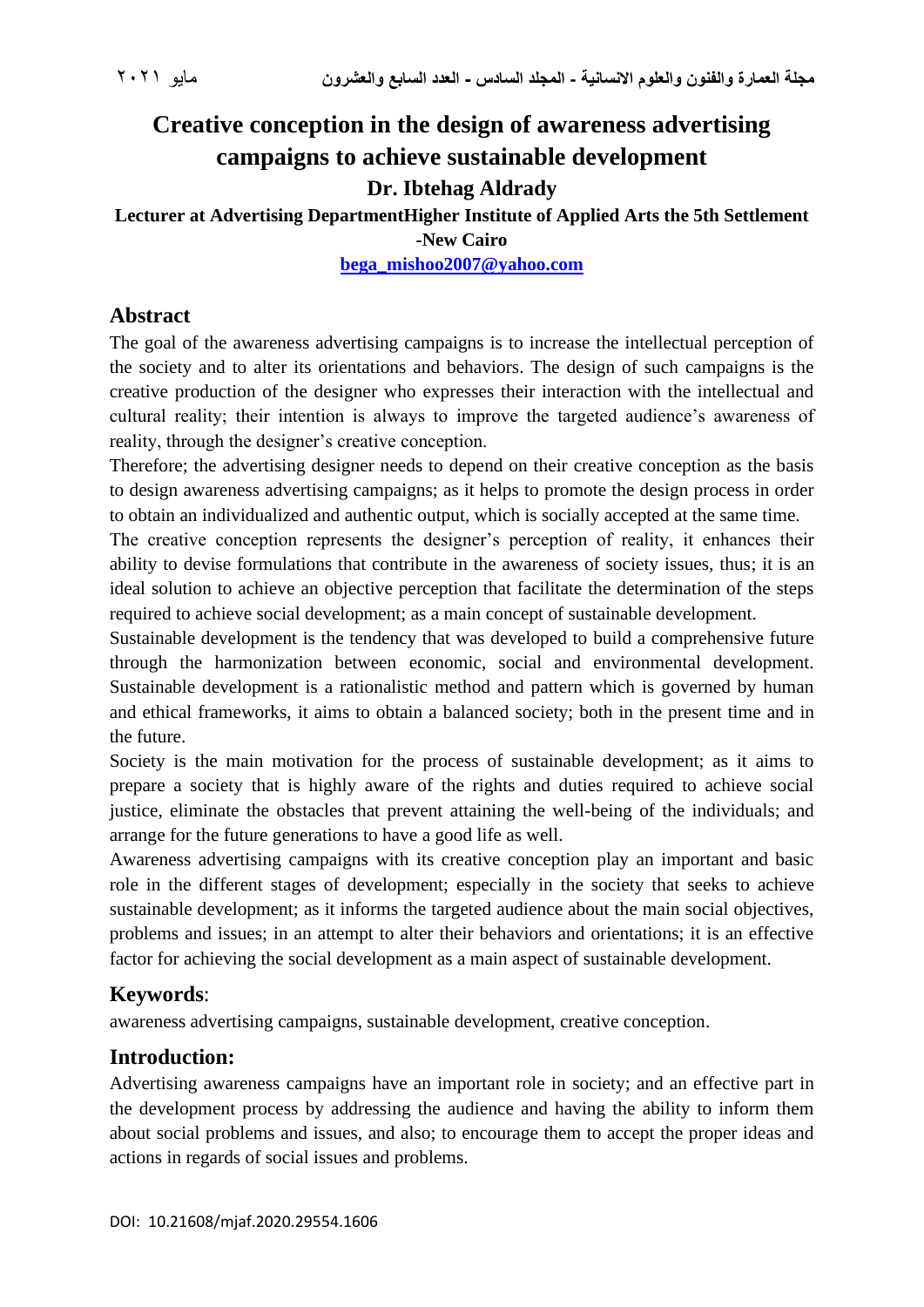Advertising awareness campaigns depend on the designer's knowledge and their comprehension of the reality and social variables, which oblige them to seek objectives that are dictated to them by time and place. Their objective is always to convey the aspects of reality awareness to the targeted audience, in order to surpass the most elite type of awareness; represented in creative conception.

It is doubtless that we live in a fast world characterized by its rapid and changing rhythm, which forces the advertising designer to interact with the surrounding reality to provide the proper reaction; this can be achieved by following the philosophy of creative conception in the design of advertising awareness campaigns.

Creativity is a feature of developed societies; it plays an effective role in closing the gap between nations and overcome problems and issues through advanced design thinking, and at the same time; achieving distinct and individualization.

The designer's creative conception is the bridge between their visions, perceptions and imaginative abilities; and creating new and unfamiliar ideas that contribute in the ability of the targeted audience to recognize the problems and issues in their society.

Thus; moving toward creative conception is the ideal solution to develop a positive pathway to achieve improvement in social development, which is a pivotal aspect of sustainable development.

#### **Research problem:**

The problem of this research is the insufficiency of studies that discusses the effect of creative conception on the design of awareness advertising campaigns; which negatively affect achieving its goals.

Thus; the research seeks to answer the following questions:

- To what extent does creative conception affect the design of awareness advertising campaigns that are capable of changing the orientations and behaviors of the targeted audience?

- How to utilize awareness advertising campaigns in achieving sustainable social development?

#### **Objectives**:

The research aims to: highlight the effect of the creative conception as the basis to design awareness advertising campaigns that support the achievement of social development as a main aspect of the sustainable development.

#### **Research significance:**

The research is an attempt to take advantage of the impact of the effectiveness of creative thought in designing advertising awareness campaigns as a support for achieving social development as a major axis of sustainable development.

#### **Research hypothesis:**

The research suggests that:

- "creative conception has a distinct effectiveness in the design of awareness advertising campaigns, thus; in achieving social sustainable development.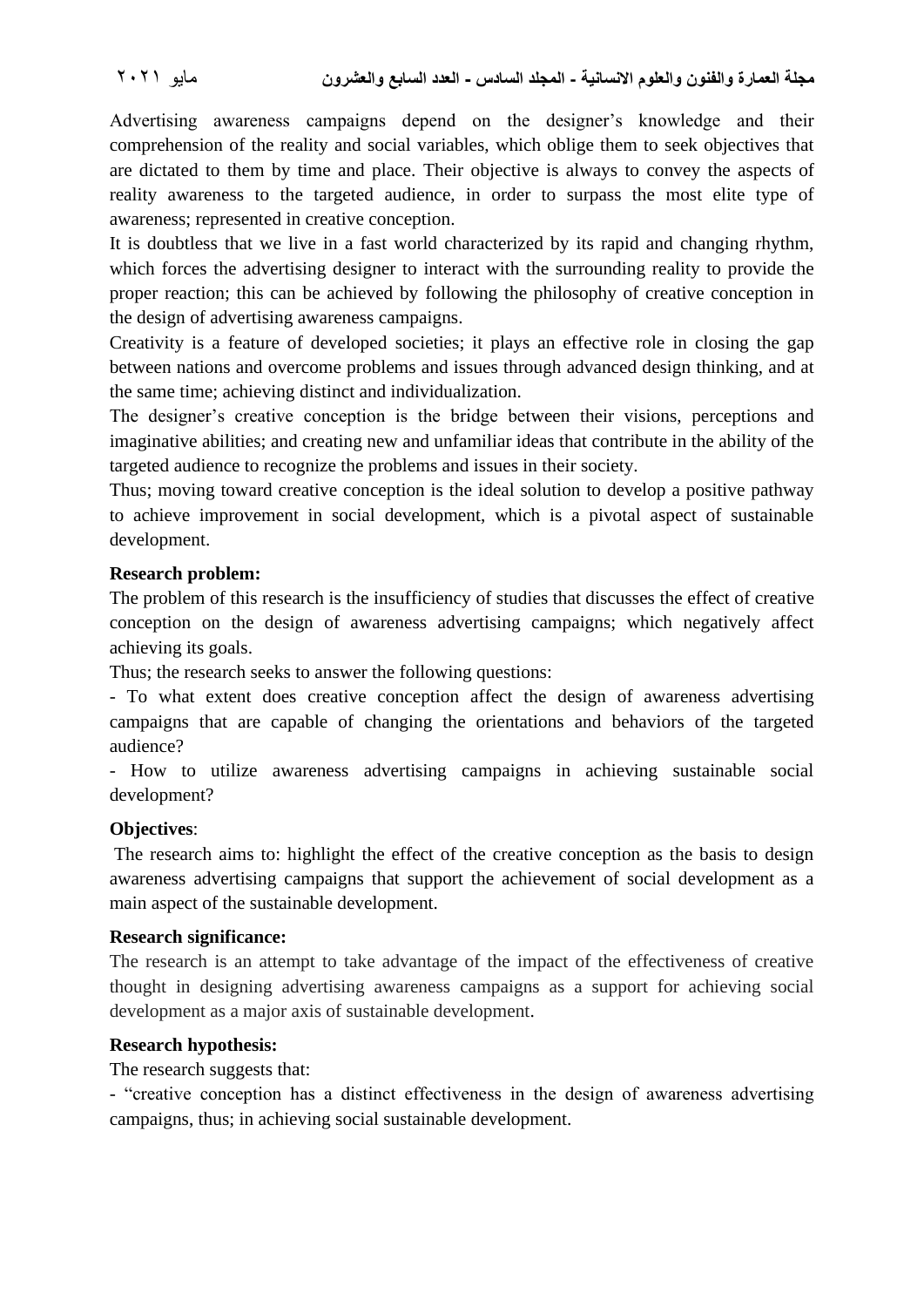#### **Methodology**:

The experimental descriptive method; as it is suitable to achieving the objectives of the research.

#### **Delimitation:**

- Subjective limits: the effect of creative conception on the design of advertising awareness campaigns; to achieve sustainable social development (eliminate poverty, achieve women's social equality and stop child abuse; by providing the means for a decent life).

- Spatial limits: the research is limited in designing advertising awareness campaigns in Egypt, to inform the Egyptian audience about the importance of achieving the objectives of sustainable social development.

- Time limits: the duration of the research preparation (January 2020 through March 2020).

#### **The research aspects:**

1<sup>st</sup>: the theoretical framework.

 $2<sup>nd</sup>$ : the experimental framework: the research includes designs (suggested by the researcher) for Egyptian advertising awareness campaigns to direct and inform the Egyptian audience regarding the importance of achieving the objectives of sustainable social development in Egypt 2030.

#### **1 st: The theoretical framework**

- Creative thought as a design trend in advertising awareness campaign.

- Elements of creative thought in design.
- Characteristics of creative thinking in designing advertising awareness campaigns.
- The stages of the creative process in designing advertising awareness campaigns.
- Community awareness and advertising awareness campaigns.
- The goals of advertising awareness campaigns.
- Definition of sustainable development.
- The importance of sustainable development.
- Indicators for sustainable community development.
- The goals of sustainable social development.
- Sustainable community development trends.

- Creativity in advertising awareness campaigns as a communication force to achieve sustainable community development.

#### 2<sup>nd</sup>: The experimental framework

The researcher provided three applied examples for advertising awareness campaigns, in which she tackled some social issues that are included in the Egyptian sustainable development plan 2030.

In her designs; the researcher depended on the philosophy of creative conception, and affirms its effectiveness in supporting sustainable social development.

A questionnaire was developed to study the opinions of a random sample of youth population (165 individuals) during the period from January to March 2020.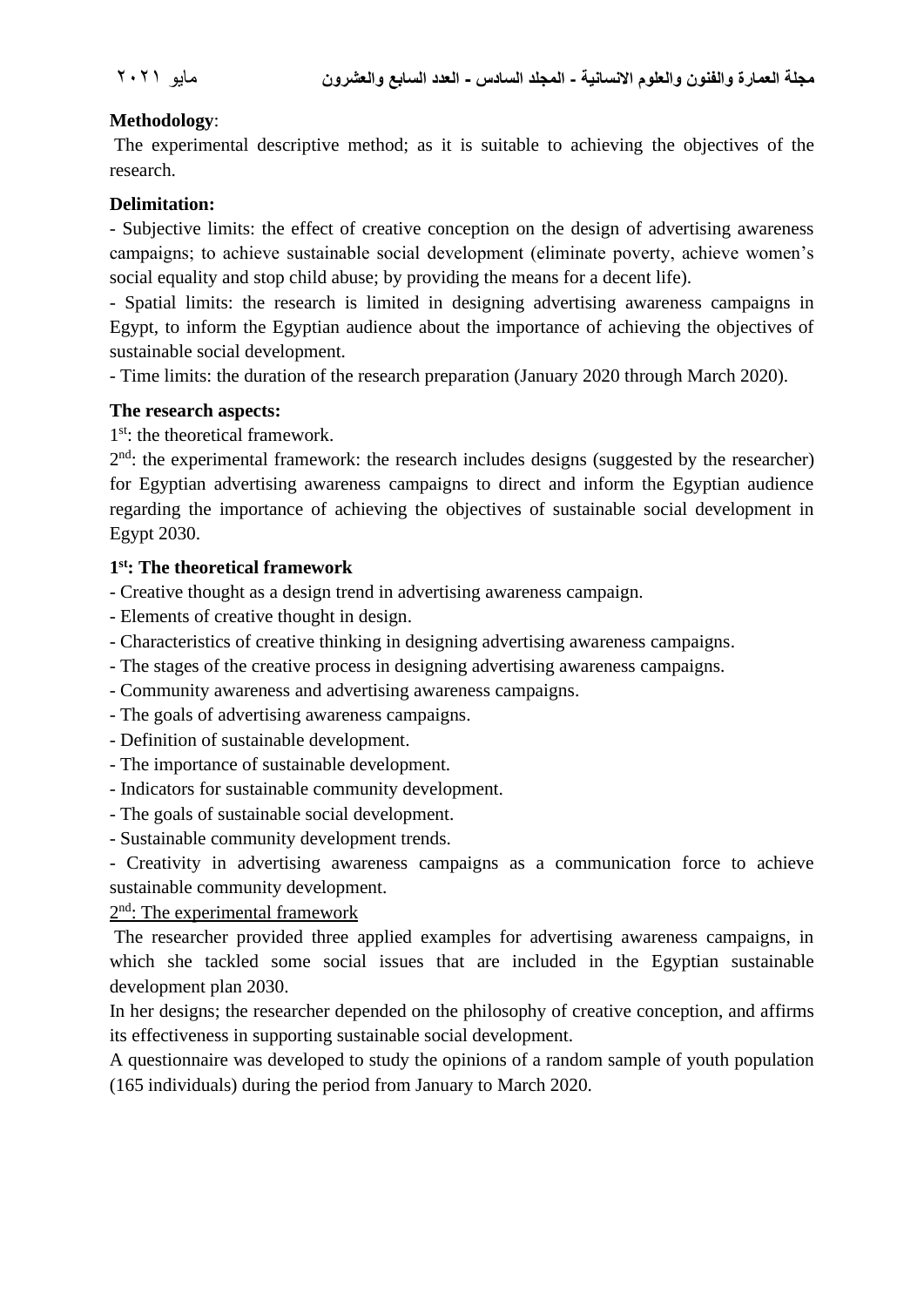**- Model No (1): advertising awareness campaign (stop child abuse)**



**Model No (1)**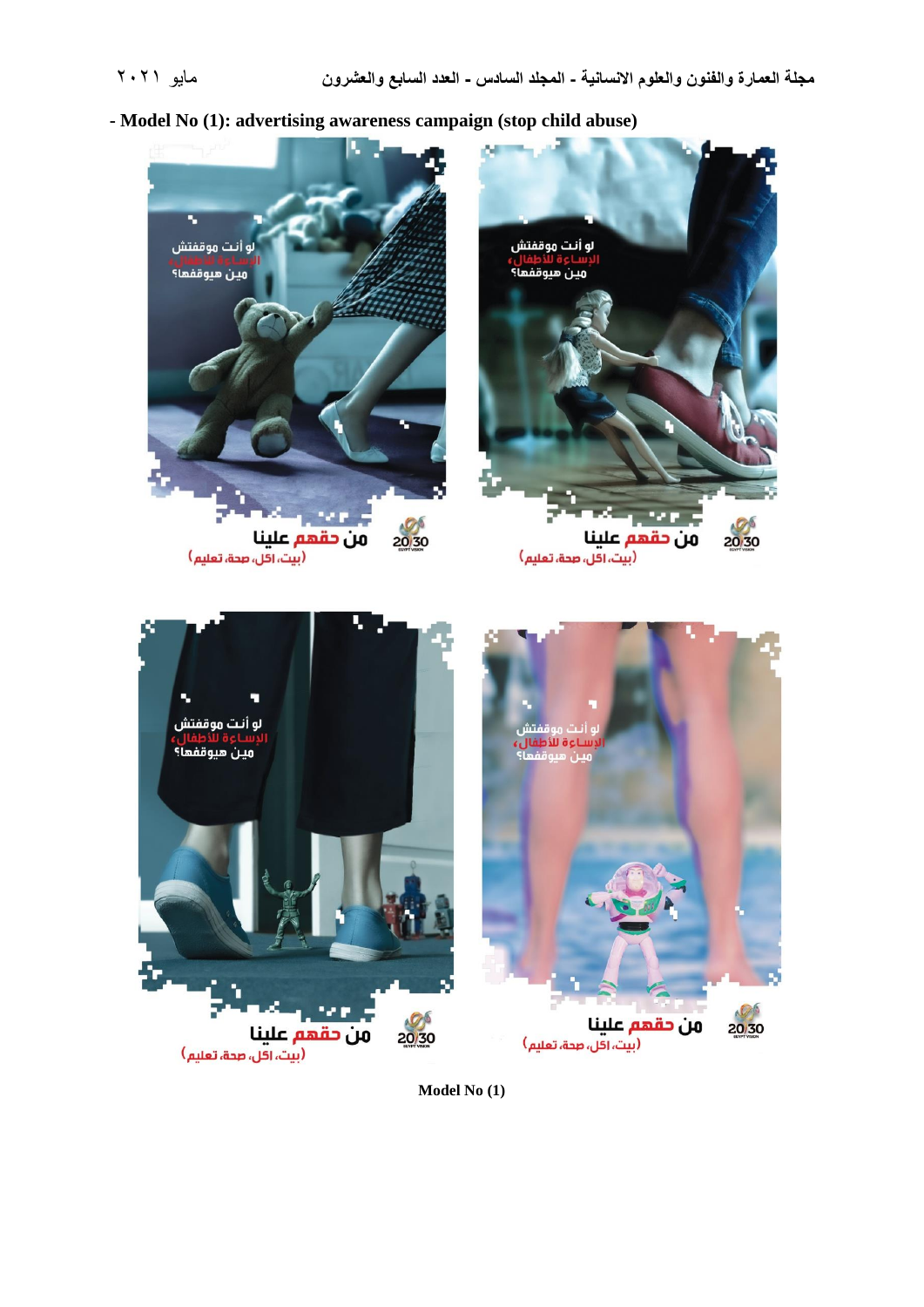- **Model No (2): advertising awareness campaign (achieve women's social equality)**



**Model No (2**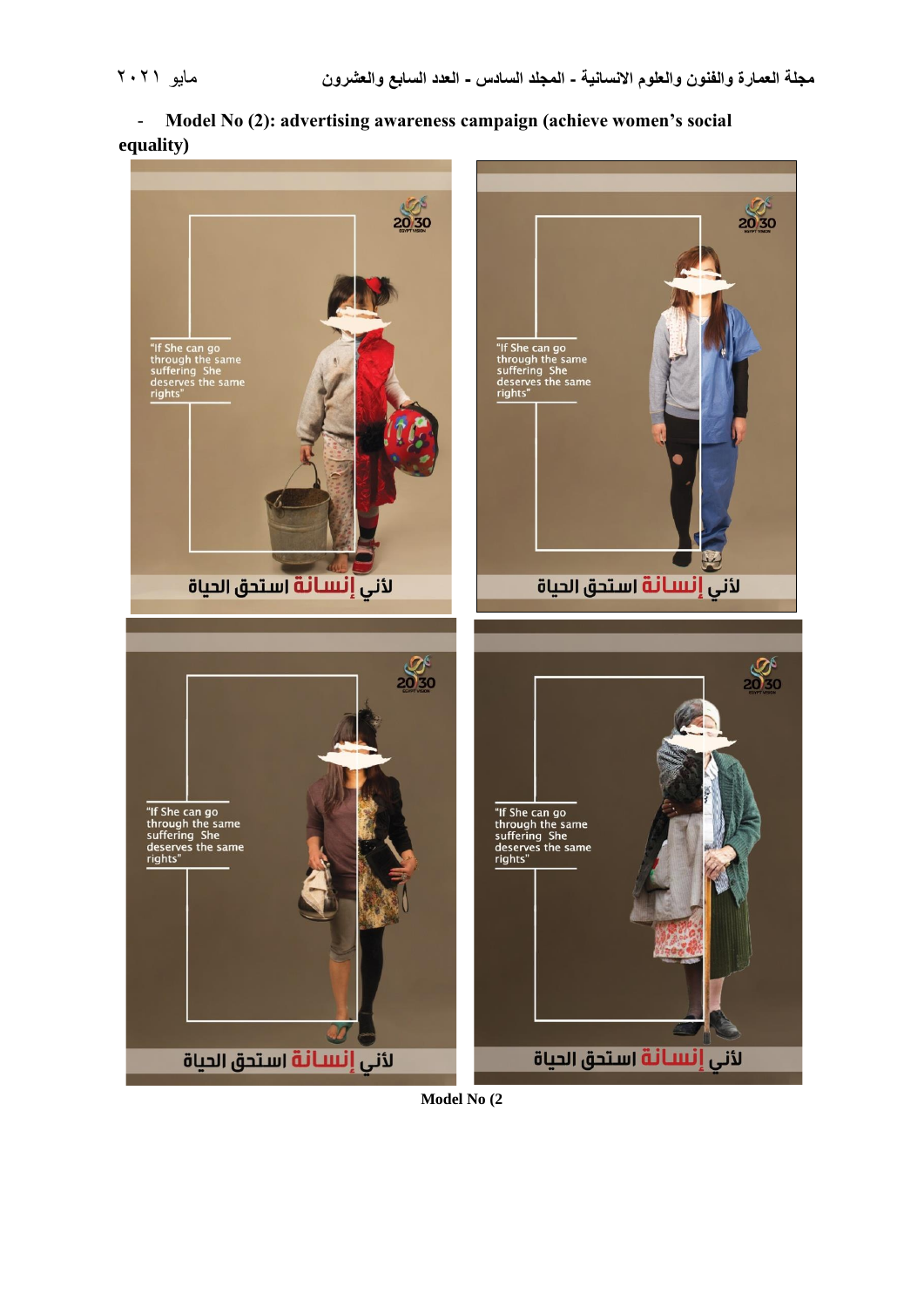# **- Model No (3 advertising awareness campaign (poverty elimination)**





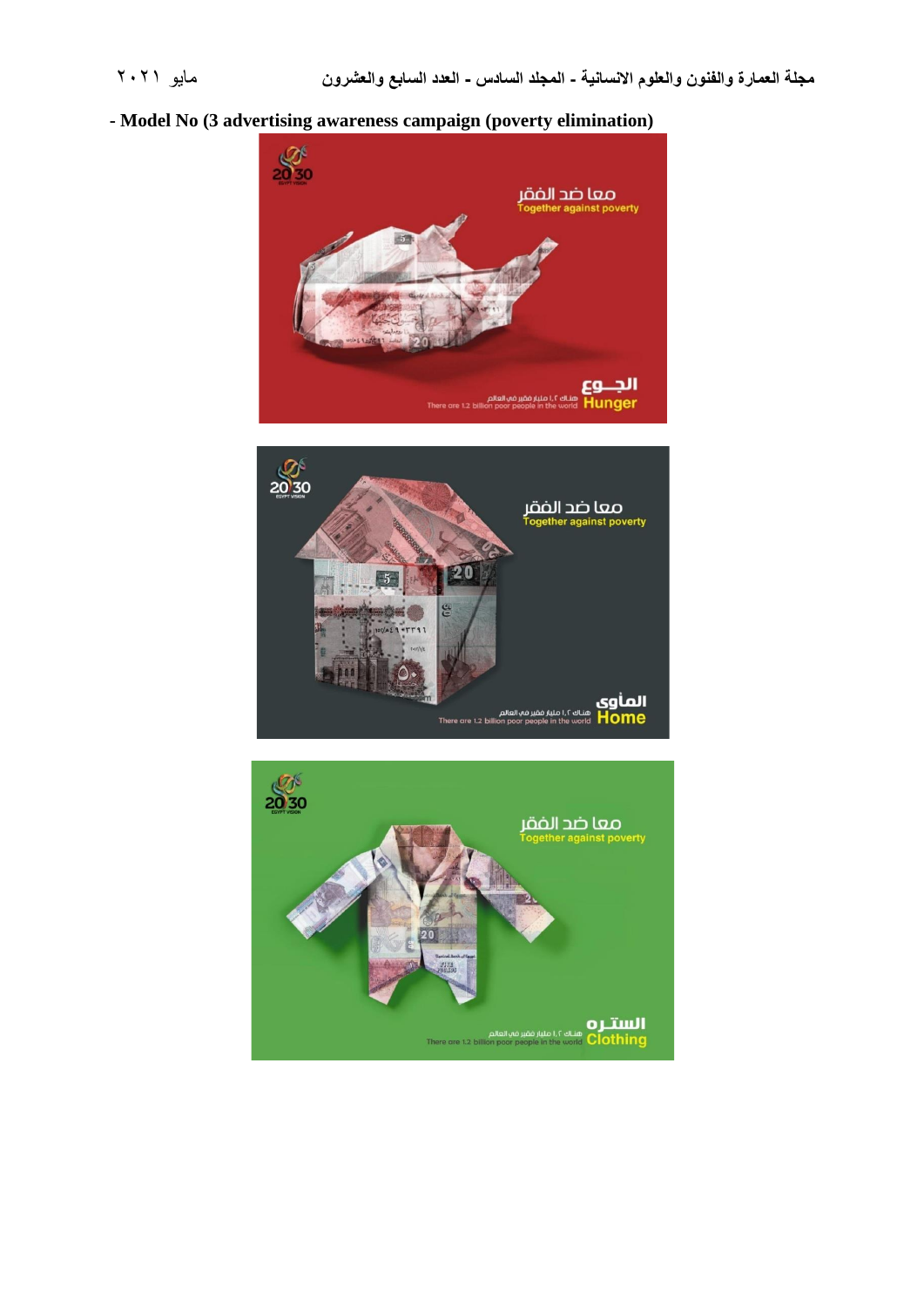

**Model No (3**

# **Verification of the integrity and consistency of the research tools:**

The researcher has verified the internal consistency of the questionnaire phrases through the correlation coefficient between the score of each paragraph and the questionnaire total scores; the results were as follows:

- Correlation coefficients between the scores for each statement and the total scores for the questionnaire, where ranged between (0.68 - 0.84), all of which are statistically significant at the level of significance (0.01), as the questionnaire expressions are considered true to what was set to measure it.

- The success rate of the first advertising awareness campaign (stop child abuse) was (93,33%),

# **The overall assessment of the three ad campaigns:**

The reactions of the individuals in the study sample was in the (I agree) level for the three campaigns. The child abuse awareness campaign came in first place with a success rate of (93,33%), while the women's equality awareness campaign came in second place with a success rate of (91,69%); and the poverty awareness campaign came in third place with a success rate of  $(88,81\%)$ .

### **Conclusions:**

1- Innovative advertising ideas contribute in the process of informing the audience about the objectives of sustainable development, to positively change their intellectual orientation; which assists in achieving sustainable development objectives.

2- Creative conception contributes in developing innovative ideas that help improve the quality of the visual content of the advertising awareness campaigns, in order to attract the viewer and influence them to build a positive visual image toward the social issue.

3- Moving toward creative conception in designing advertising awareness campaigns helps develop advertising ideas; that are distinct with being individualized and far from tradition; which respect the viewer's intellect and their visual and cognitive experiences, in order for them to comprehend the advertising content and achieve the desired objectives of the campaign.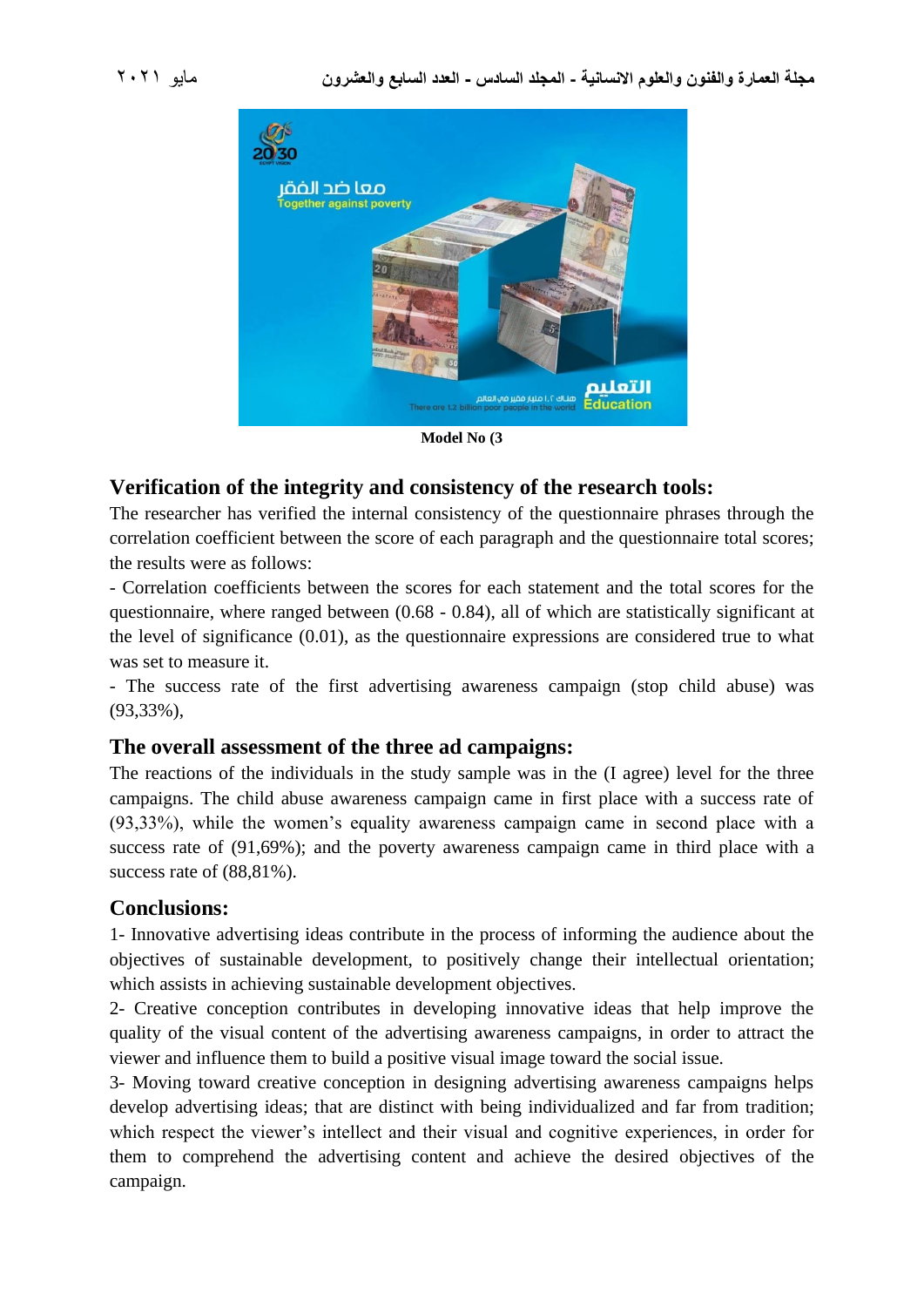# **Recommendations:**

1- The designer must study the aspects of sustainable development objectives and how to formulate them in an innovative manner, by arranging the visual content in a way that achieves creativity and distinction.

2- Prepare well-studied strategies for advertising awareness campaigns to present the objectives of sustainable development; and how to achieve them.

3- The advertisement designer must move towards increasing the social awareness of the sustainable development concept and its objectives, through innovative design dimensions that depend on creative conception in a way that broaden the cultural and intellectual mentality of the viewer; and is appropriate with the social variables at the same time.

#### **Refrences:**

*-* Ibrahim، miha mahmud: "taziz alfkir al'ibdaey lda talabt altasmim aldakhily byn alnazaria w altatabik". majalat aleamara wal funun , almjlad 4 , al adad 18 (2019): sa. 516.

- Ibrahim Maha Mahmoud "Enhancement of creative intellect for students of interior design between theory and application" Journal of architecture and arts-folder 4-issue no.18-p.516- 2019.

- Abu nasr , madhat - mohamad , yasimin madhat. albiya almostdama (mfhomha wa abadha wa moashiratiha). alkahra: almajmoaa alarabia liltadrib wa alnashr , 2017.

- Abu Nasr Medhat, Mohamed Yassmin Medhat "sustainable environment, its concept, dimension and indications" Cairo- the Arab group for training and publishing-2017.

- Albirt amani. al'ibdae fe al'ealan. alkahra: alam alkotob , 2017.

- Albert Amani "creativity in advertising" Cairo- world of books-2017.

- Alhadidy , mona , allban , sherif. fnon aletisal wa l'aelam almtkhss. alkahira: aldar almasry allbnany , 2009.

- Al Hadidy Mona Al Lappan Sheriff "arts of communication and specialized media" Cairothe Lebanese and Egyptian house.

- Alharby , dawod , alfalfily , hana' , " msatawa maharat altafkir al'ibdaey lda altlaba wa almoalimin fe al'aksam aleilmia men koliat altarbia fe alolum altatbikia". sanaa': almjala 2 , aladad 3 (2011): sa 37.

- Al Haraby Dawood Al Falafy Hanaa "level of skills of creative intellect for students and educators in scientific departments of faculty of education in applied sciences" Sanaamagazine 2- issue no.3- 2011-p. 37.

- Alhasan, abd alrhman mohamed. "altanmia almogtamiea almostadama

Wa motatalabat tahkikiha bhas mokadm limultaqa 'istratigiat alhokuma fe alkada' ala albtala watahkik altanmia almstdama". alsodan: gamieat almsila , 2011, sa 6 .

- Al Hassan Abd Al Rahman Mohamed "sustainable community development and requirements for its achievement" a research introduced to for the government to eliminate unemployment and realize sustainability- Sudan- Al Masila- 2011- P.6.

- hosny, bishoy badari. tatbik mafhom al'istdam fi tasmim al'ealan . gamieat helwan , koliyat alfonun altatikia , magster, 2015.

- Hosni Beshoy Badry "application of concept of sustainability in design of advertisement" Helwan university- faculty of applied arts- master thesis-2015.